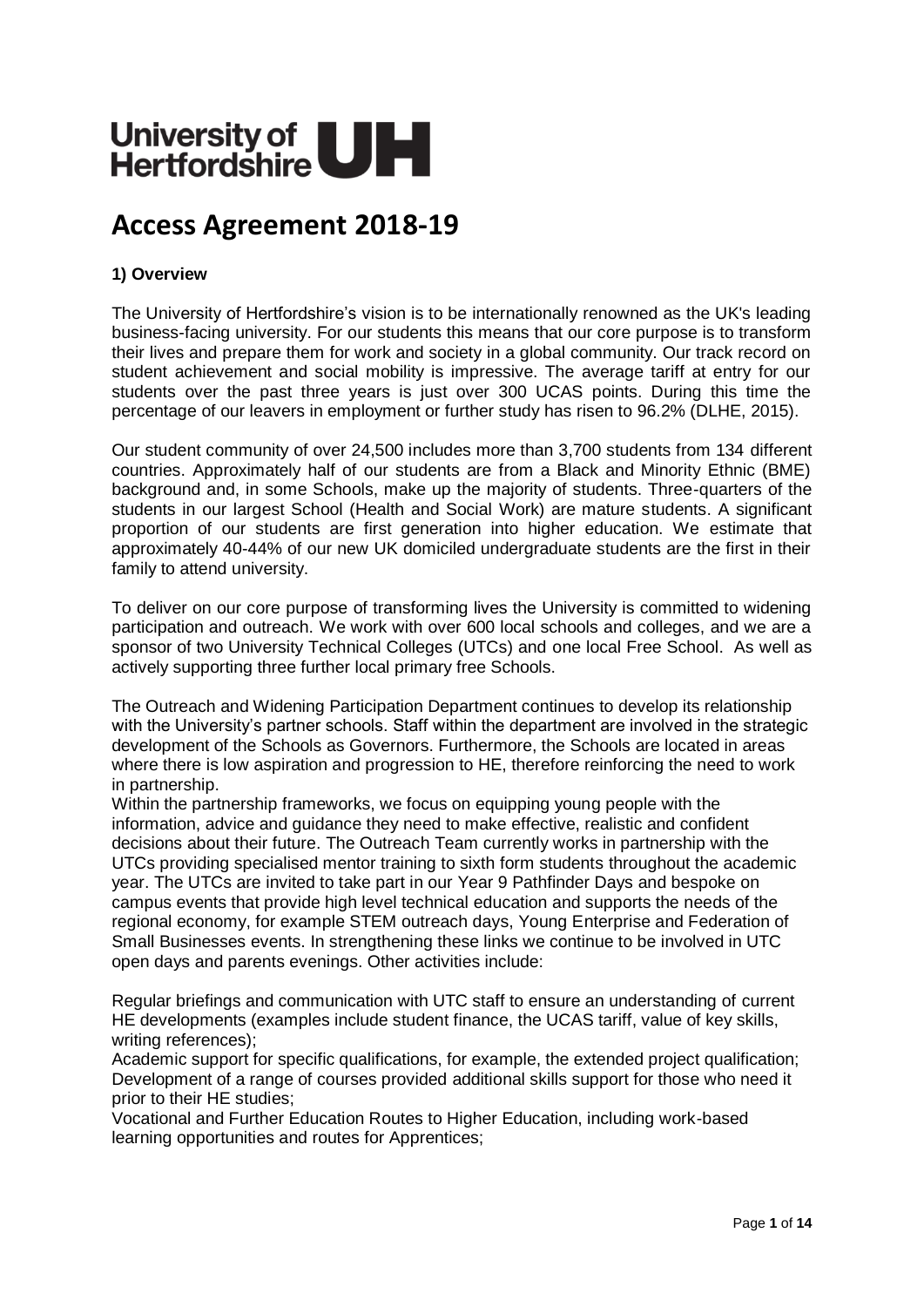A range of talks for years 10 to 13 regarding university. These include 'Getting into University' – usually year 11 or 12, 'Personal statements, 'Finance' – year 12 or 13, 'The Student Experience' – year 11 or 12.

University days for year 9 pupils where they work with students on the University campus to explore aspects of going to university:

School visits to the University for years 9, 10, 11 and 12;

Summer schools, academic assistance and subject masterclasses.

An extensive provision of mentoring and coaching activity.

There are substantial positive benefits associated with the University being active in supporting its local community to achieve. We aim to increase engagement with the primary free schools in developing a full lifecycle approach to support pupils from an early stage. This includes developing skills, knowledge and information they need to access HE. With longitudinal interventions to promote social mobility in mind, the Outreach and WP department is developing a link club programme with the primary free schools. The pilot programme will commence in 2017/18 with Ascot Road and Lanchester Free Schools and we will continue to work closely with the Schools to develop the programme which will be evaluated at specific points in order to roll out to all free schools in 2018/19. We are also facilitating technical teacher training for STEM activities for free school staff members, and developing plans for a 'Terrific Scientific' family day at the University of Hertfordshire for free school families.

The University of Hertfordshire also has a vibrant consortium partnership with the four Hertfordshire Further Education (FE) Colleges: around 14,600 students have progressed to the University from the Consortium since it was founded in 2000 and in 2014/15 over 450 students who progressed from the Consortium graduated from the University. Teaching Excellence Framework (TEF) metrics demonstrate the impact of our institutional drive on positive outcomes particularly for disadvantaged, BME and male students. The University exceeded TEF benchmarks for employment or further study, and highly skilled employment or further study for mature, BME, disadvantaged, disabled and male full-time students. We exceeded our TEF non-continuation benchmarks for BME, disadvantaged and male full-time students. The University has a high level of awareness of gender and race equality: key Equality achievements in recent years include achieving institutional Bronze Athena SWAN award and five Bronze departmental awards. The University is also one of only eight UK institutions to hold a Bronze award in the Race Equality Charter.

The University is committed to transforming lives through increasing access to, and success in, higher education for students from under-represented and disadvantaged groups. In line with OFFA guidelines and TEF metrics the University's definition of widening participation is a broad and inclusive one which embraces students from socially disadvantaged backgrounds, BME, disabled, mature and part-time students. Adopting this definition means that around 40% of our students come from a widening participation background.

Within this broad definition, the University acknowledges the additional needs of particular groups of students including, (but not limited to) care-leavers, carers, people estranged from their families, refugees, students from traveller and gypsy communities, economically disadvantaged white males, disabled students and people with a broad range of mental health conditions.

The University's approach to widening participation and social mobility is holistic and fully aligned with its 2015-2020 Strategic Plan objectives, in particular:

- Strengthening the diversity of our community.
- Fostering enquiry, critical thinking and curiosity through inclusive, intellectually challenging courses.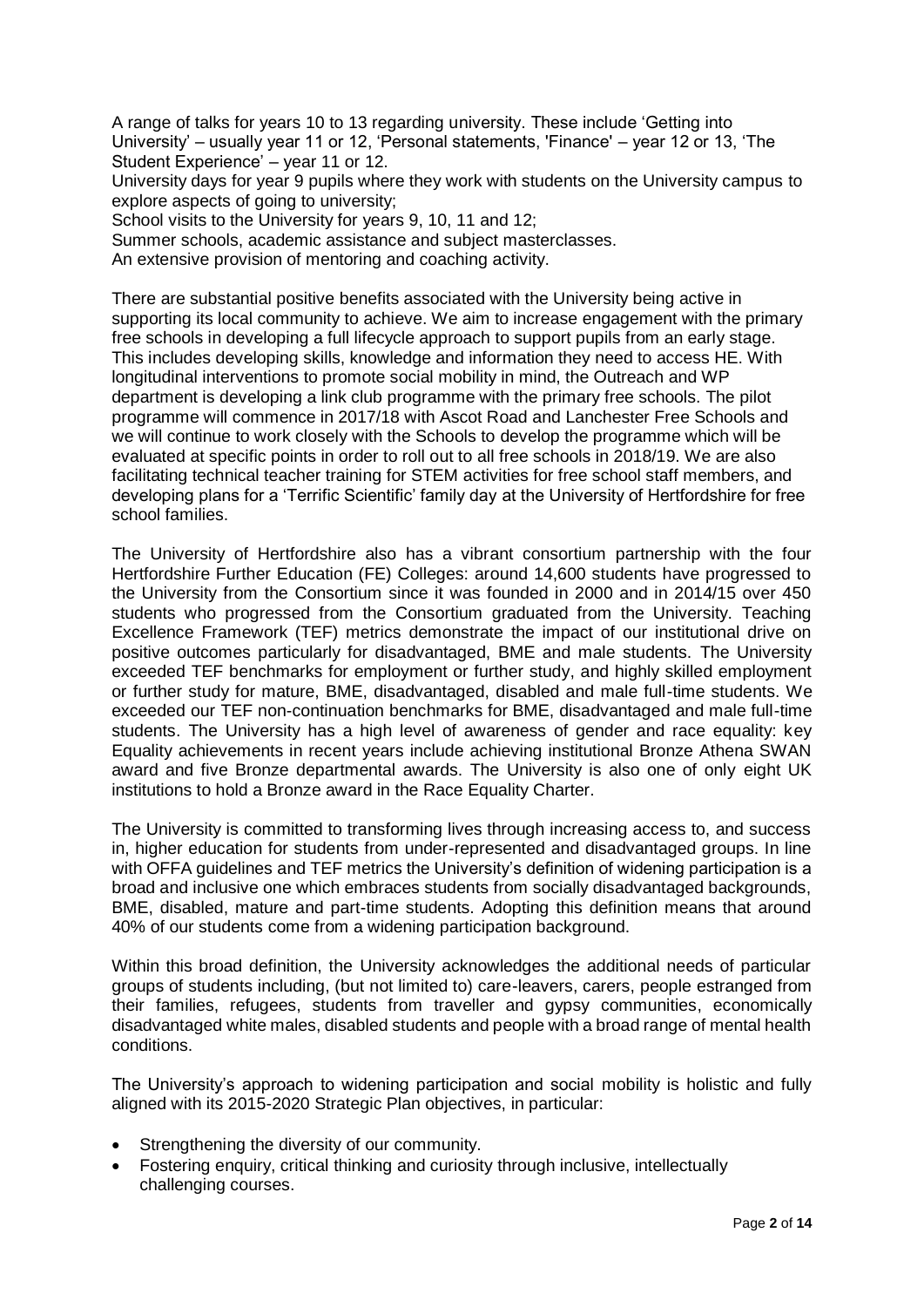- Developing students with the knowledge, skills and attributes to succeed in business and the professions.
- Strengthening professional partnerships to enhance graduates' employability
- Developing students' social and global awareness
- Demonstrating and promoting our positive social, cultural and economic impact
- Sharing our knowledge, facilities and resources
- Providing local leadership in education, culture and innovation
- Attracting and developing outstanding people

In order to achieve these objectives the University is committed to enabling positive outcomes for all, and we have adopted the following principles to mainstream our approach to Widening Participation and social mobility:

- The adoption of a broad definition of under-represented and disadvantaged groups as outlined above.
- A reflective and evidence based approach to all widening participation activity in order to maximise the impact and reach of everything we do.
- A commitment to an inclusive approach which ensures that curriculum design, learning and teaching, and student support activity is successful in meeting the needs of our diverse student body in a way that enhances retention, success and employability.
- The provision of evidence based, targeted additional support to students where needed.
- A commitment to working in partnership with schools and FE colleges in order to raise attainment of students and promote interest in, and enthusiasm for, higher education.

The University will focus Access Agreement activity on priority areas relevant to the institution: outreach, retention, employability and success. We have reviewed and updated our Access Agreement for 2018-19 in the context of the Government's strategic priorities for the year; the University's strategic plan objectives 2015-2020; and the principles that underpin the University's commitment to widening participation. This Access Agreement covers all relevant university provision delivered on or off campus.

Following the review of outreach and success activity in 2016-17 the University will adopt a whole university approach to expanding our outreach and student progression and success activities to raise attainment of learners from those groups in schools and colleges and to accelerate the progress of our own students from under-represented and disadvantaged communities. We will direct resources to enhancing outreach activities and the support of students after they have enrolled. We continue to be committed to developing strategic relationships and to our leadership of NCOP work in Hertfordshire and Bedfordshire through the Aspire Higher consortium. We will further invest in evaluation and monitoring to improve our understanding of the challenges faced by different groups of students (including white males from socially disadvantaged backgrounds) and to ensure that investment is informed by evidence to maximise impact and reach in those areas where we most need to improve.

#### **2) Fees, student numbers and fee income**

New fee-regulated full-time entrants in 2018-19 will be charged £9,250 if based on the University of Hertfordshire Campus.

New fee-regulated full-time entrants in 2018-19 will be charged £6,165 if based at one of the University's four consortium colleges in Hertfordshire: Oaklands College, North Hertfordshire College, Hertford Regional College and West Herts College. Additionally entrants at Barnet and Southgate College in London will be charged £6,165. New fee-regulated full-time entrants in 2018-19 to the BA (Hons) Education Studies & Early Years top up year and the BSc (Hons) Health Promotion and Social Care at SEEVIC College will be charged £8,000. New fee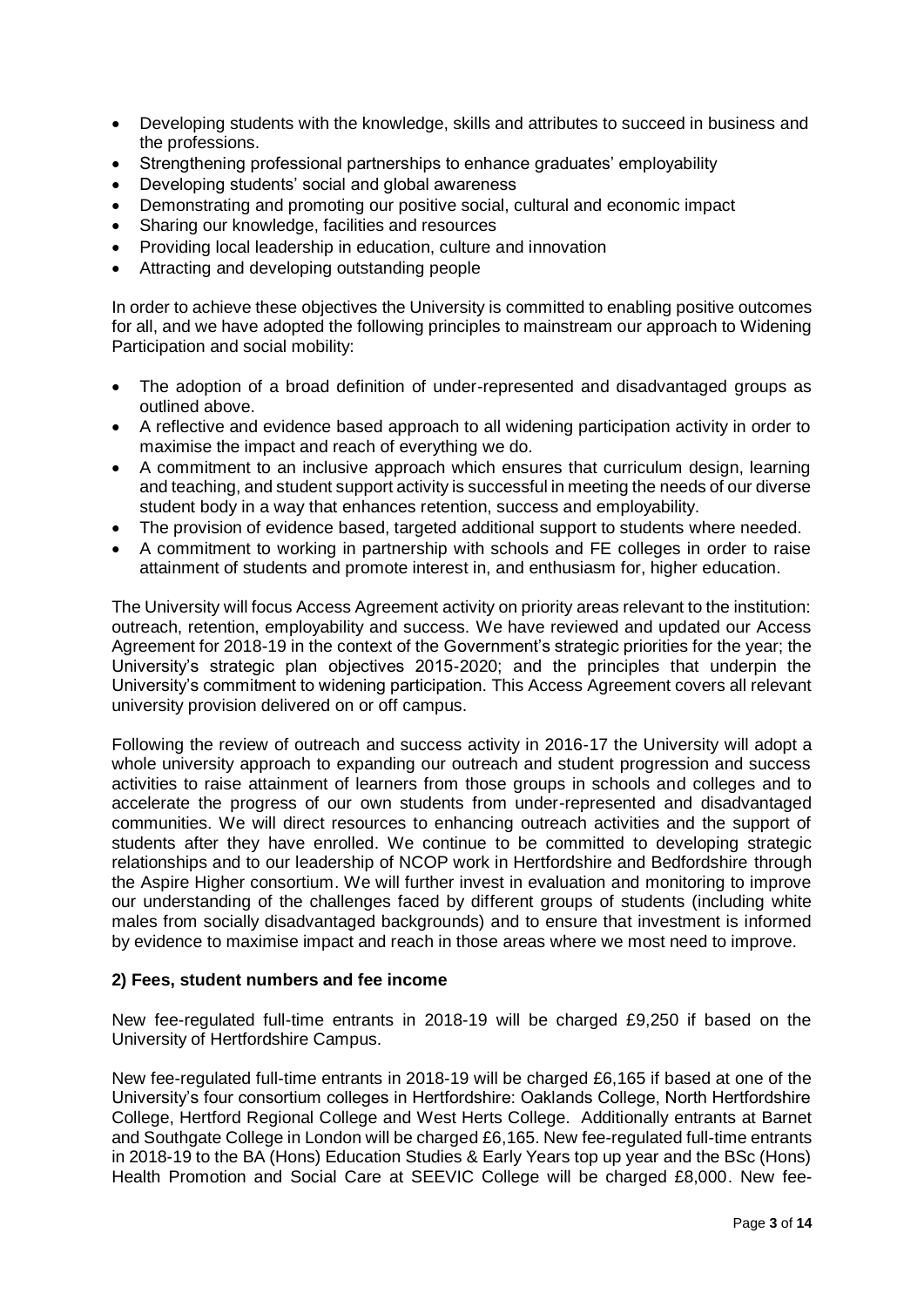regulated full-time entrants in 2018-19 at Pen Green and Hertfordshire International College (EU) will be charged £9,250 and in 2018/19 new fee-regulated full-time entrants will be charged £9,250 at City and Islington College.

Our 2018/19 OFFA return is based on the assumption that most health courses previously NHS funded will be charged at the current student fee cap of £9,250, although some may be charged at £9,000. We are awaiting further guidance on the transitional arrangements for these healthcare courses and reserve the right to amend the fees for 2018/19 entry based on this guidance.

Part-time students will be charged on a pro rata basis; the maximum a part-time student will pay in a single academic year will be £6,935. We have a new PT student partnership with Epping College which will start in 2018-19.

In subsequent years, continuing students (those starting 2014/15, 2015/16, 2016/17 and 2017/18) will retain the fees package they started on, as long as their course or mode of study does not change. In the event that a student changes their course or mode of study they will have the fee package amended to that academic year, as if they were studying with us for the first time.

For continuing students who started in 2012/13 and 2013/14, the fee may increase only in accordance with DfE regulations for index linking, but will not exceed £9,000 per academic year.

Fees for Study Abroad and Placement students will be;

#### **Home/EU Students Studying Abroad (not Erasmus)**

• 2nd year: tuition fees if studying abroad for both Sem A & B 15% fee • One semester studied abroad in 2nd year, rest of year in UK Full fee

• 3rd year in 4 year degree –work placement / studying and work placement Nil fee

# **Home/EU studying in Europe (Erasmus Programme)**

| • 2nd year: Full year abroad                                                 | Nil fee  |
|------------------------------------------------------------------------------|----------|
| • One semester in 2nd year, rest of year in UK                               | Full fee |
| • 3rd year in 4 year degree $-$ work placement / studying and work placement | Nil fee  |

# **3) Access and student success and progression measures**

The University is proud of its successful record of working with students from widening participation backgrounds; our strong performance on many of the HESA measures is evidence of the effectiveness of the approach that we take, and we intend to continue in our commitment to that strategy. In response to the HESA statistics demonstrating potential for growth, we will renew our focus on attracting a higher percentage of students from low participation neighbourhoods according to POLAR3 data. We will continue to evaluate the effectiveness of our activities and use these evaluations to guide our programme of activities in the future. We will work in collaboration with other universities, our local consortium colleges and other higher education, enterprise and IAG partners to ensure that students in the local area have the best possible access to widening participation activities.

The University is mindful of reports underlining the need for longitudinal interventions to promote social mobility; the University of Hertfordshire has taken a lead in planning a longterm future for widening participation success in the county through our involvement in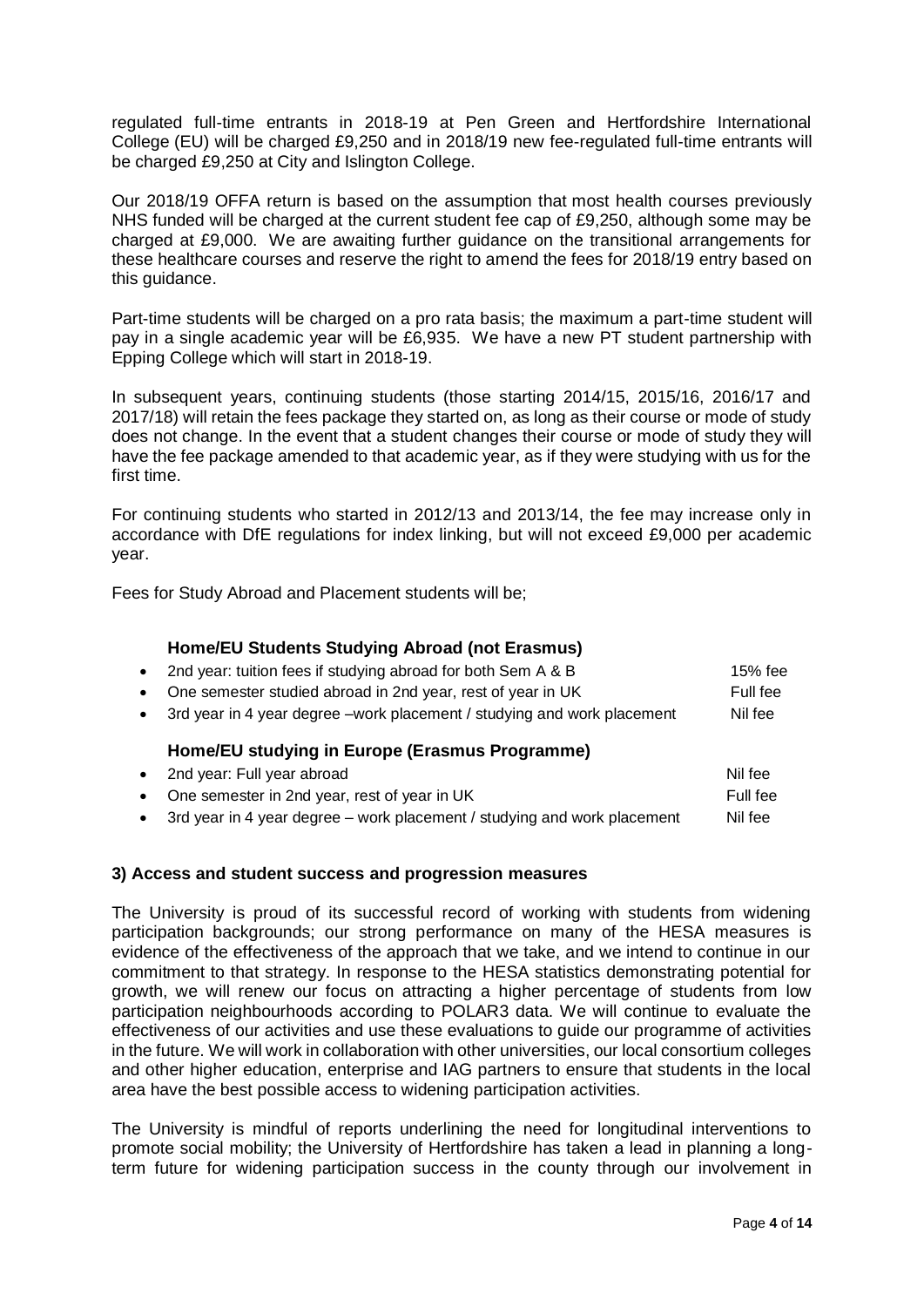establishing Free Schools, three of which (Jupiter Community Free School, Lanchester Community Free School and Ascot Road Community Free School) opened in September 2014. We also continue to support the Elstree and Watford UTCs and the Hatfield Community Free School. We are therefore supporting potential students from their first to final years in education.

The University has a good track record of ensuring widening participation and strives to continually increase retention. A significant level of funds are invested. The University will spend in the region of £4.7m on Access activities with £3.3m being OFFA countable.

# **3.1) Progression Measures**

The University uses well-established performance indicators produced by HESA for assessing widening participation, retention and employability outcomes. We have revised our targets to reflect the success of our previous performance and to challenge ourselves to perform even better. (see Section 4: Targets & Milestones).

- The University has set targets to maintain the levels of students coming from state schools. The latest published (2015-16) HESA performance indicators show that the University is outperforming the benchmark and our targets for the percentage from state schools. The numbers recruited from low participation neighbourhoods using the POLAR 3 method have increased but we have not yet reached the benchmark, and our targets reflect this.
- Non-continuation of students: for full-time, first degree entrants, percentage no longer in higher education the University continues to outperform the benchmark for young and mature students, as demonstrated in the most recent (2015-16) non-continuation data published by HESA.
- The most recent graduate data (2014-15) shows that the University has increased employment levels for both full-time and part-time first degree graduates, and we are outperforming the benchmark in both these measures. In addition 97.3% of Herts Success graduates were employed or in further study (compared to 96.2% across all UH graduates) However, there is a gap between the graduate level employment of students accessing Herts Success and the performance of graduates overall (71.3% compared to 77.3% and our targets reflect our aspiration to improve this.
- Ethnicity and gender of undergraduate students (2015-16) The University does not set specific targets relating to the recruitment of students from ethnic minority groups as these groups are already well represented. The University will however monitor to ensure that this diversity is maintained.

| <b>UNDERGRADUATE</b>       | Full-time &<br>Sandwich % | Part-time % | Total % |
|----------------------------|---------------------------|-------------|---------|
| Asian/Asian British        | 22.6%                     | 11.1%       | 19.2%   |
| <b>Black/Black British</b> | 18.8%                     | 11.4%       | 16.6%   |
| Chinese                    | 3.6%                      | 3.6%        | 3.6%    |
| Information refused        | 1.3%                      | 4.0%        | 2.1%    |
| Mixed                      | 4.6%                      | 3.0%        | 4.4%    |
| <b>Other Ethnic</b>        | 4.8%                      | 3.4%        | 4.4%    |
| background                 |                           |             |         |
| White                      | 44.0%                     | 63.5%       | 49.7%   |
| <b>Grand Total</b>         | 100.0%                    | 100.0%      | 100.0%  |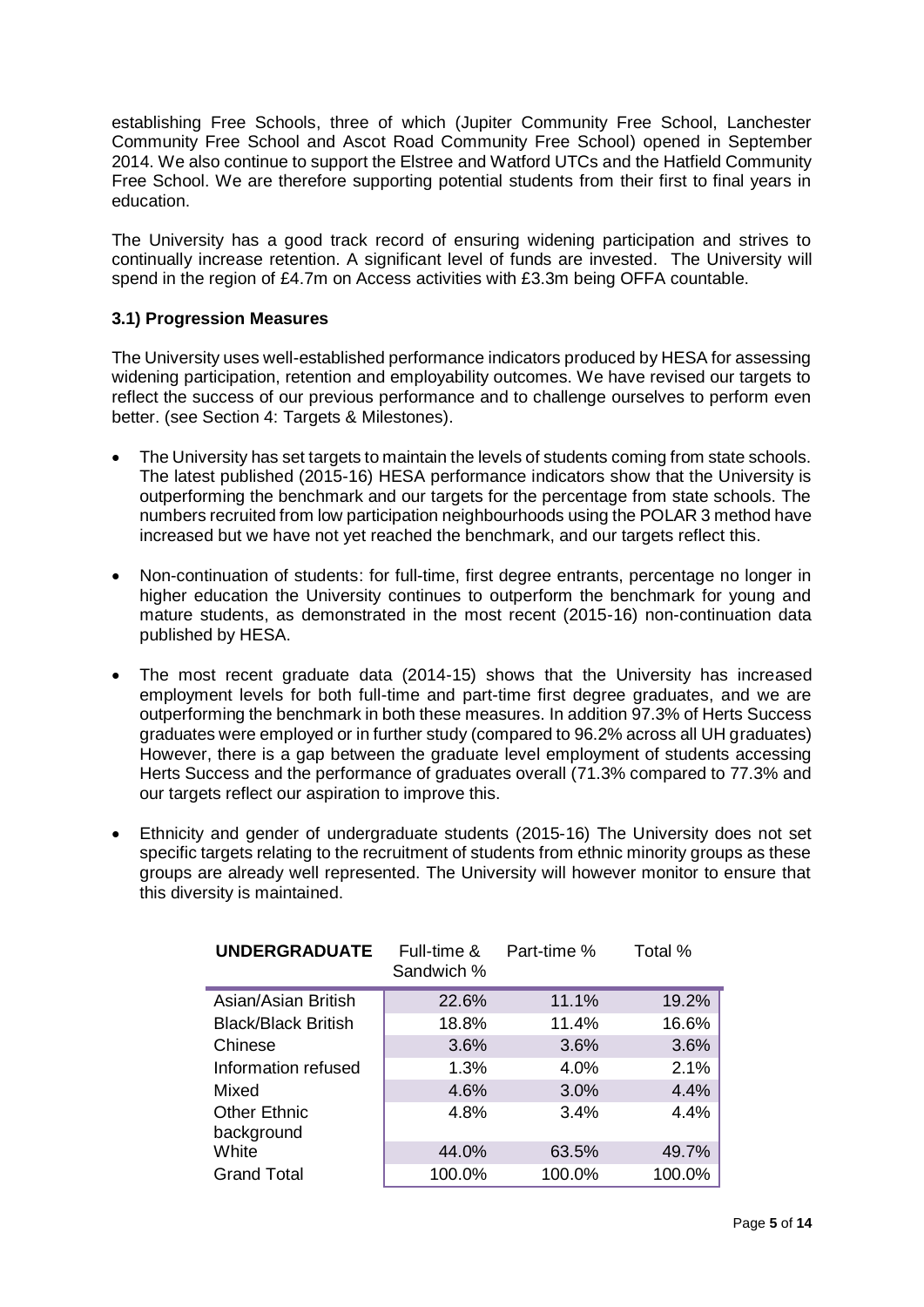The University has not historically included gender statistics in the Access Agreement but in light of the falling numbers of males entering higher education we are now monitoring this. In particular, the University is working to develop benchmarks for white, socially disadvantaged males, and our targets going forward will reflect this.

| <b>UNDERGRADUATE</b>              | Full-time &<br>Sandwich % | Part-time % | Total % |
|-----------------------------------|---------------------------|-------------|---------|
| Female                            | 52.4%                     | 69.2%       | 57.3%   |
| Male                              | 47.6%                     | 30.8%       | 42.7%   |
| Total                             | 100.0%                    | 100.0%      | 100.0%  |
| <b>UNDERGRADUATE</b>              | Female                    | Male        | Total % |
| Asian/Asian British               | 16.4%                     | 22.9%       | 19.2%   |
| <b>Black/Black British</b>        | 16.8%                     | 16.4%       | 16.6%   |
| Chinese                           | 2.8%                      | 4.6%        | 3.6%    |
| Information refused               | 1.9%                      | 2.4%        | 2.1%    |
| Mixed                             | 4.4%                      | 4.4%        | 4.4%    |
| <b>Other Ethnic</b><br>background | 4.2%                      | 4.7%        | 4.4%    |
| White                             | 53.5%                     | 44.6%       | 49.7%   |
| Grand Total                       | 100.0%                    | 100.0%      | 100.0%  |

The University will spend in the region of £960k on progression activities with £680k being OFFA countable.

# **3.2) Outreach (Access and aspiration)**

In planning our outreach work, the University is guided by existing research highlighting the need for a sustained programme of activity with interactions occurring throughout the students' educational careers. We build on the successes of the Aimhigher programme by delivering established effective interventions such as Summer Schools, campus visits and talks in schools, and also introduce new activities which we evaluate on an on-going basis to assess their effectiveness.

The National Collaborative Outreach Programme (NCOP) consortium (Aspire Higher) is built upon an existing relationship between the University of Hertfordshire and the University of Bedfordshire. The partnership will address the Gaps areas as detailed by HEFCE and draw upon its wider partners that have been formed through the successful National Networks for Collaborative Outreach scheme which ran previously. The University intends to increase the progression to higher education in the identified Gaps areas by establishing a complimentary set of outreach activities to its central outreach programme. These activities will be determined by conducting an analysis of the needs identified by schools and students in order to develop a bespoke programme in collaboration with both universities. The NCOP team will work closely with schools and the local authority to ensure the effective targeting of the programme to eligible learners in Gaps areas.

The University recognises the significant advantages of collaborative work and we intend to do this in the following ways: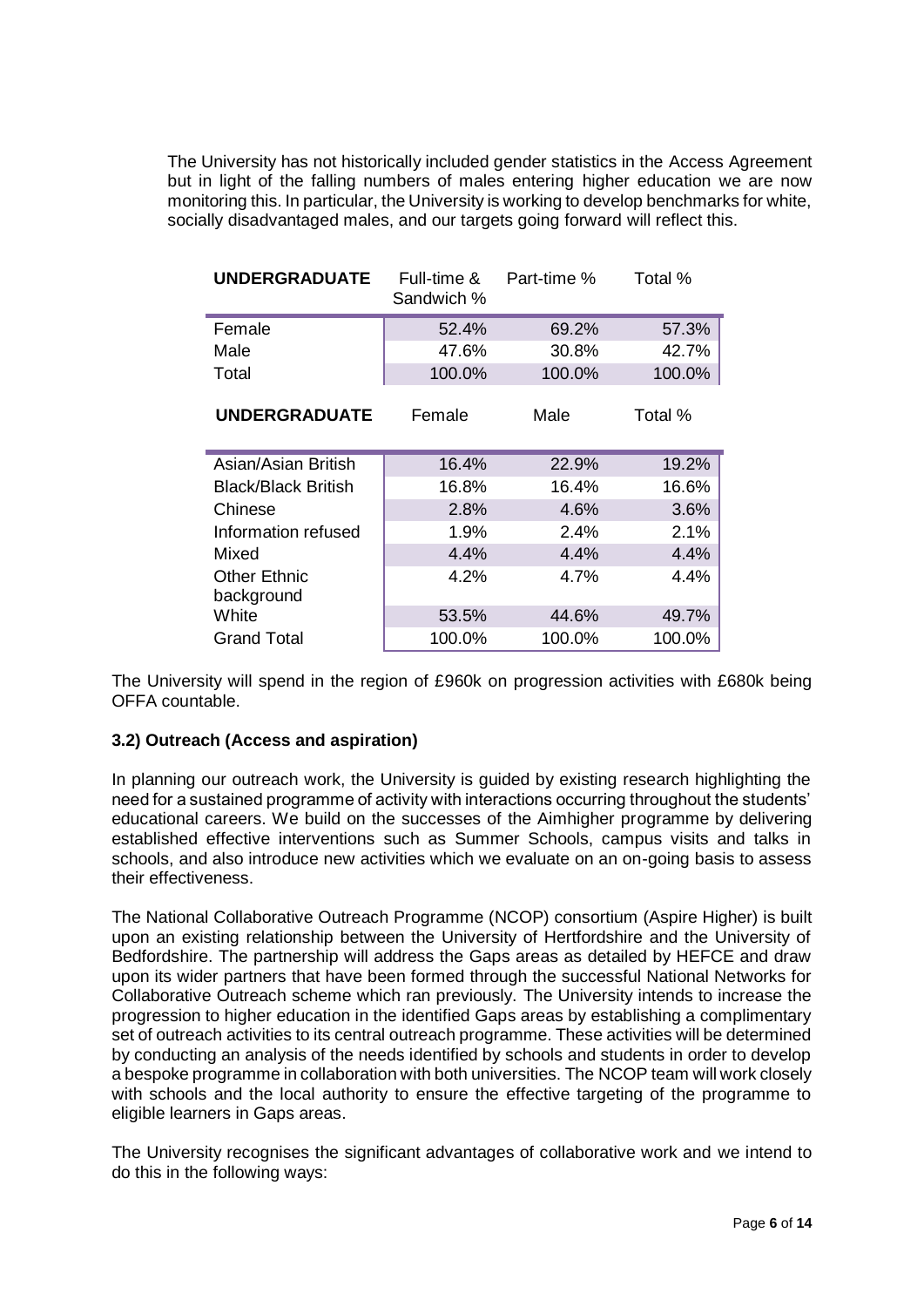- To maintain the consortium arrangements with local FE Colleges as a core element of the widening participation work;
- To maintain University Campus St Albans, our collaborative venture with Oaklands College, which delivers part-time higher education courses to predominately mature learners;
- To work closely with key national and local organisations, for example, SETPOINT Hertfordshire, IET;
- To continue to collaborate with other universities;
- To proactively engage with our partners in the NCOP, ensuring effective coverage of the wards covered by the funding;
- To maintain our partnerships with UTC's, Trust Schools, Academies and Free Schools.

A number of strategic partnerships and support will be maintained. These include:

- Continuing the widening participation partnership programme in order to support their students' progress into higher education;
- The sponsorship of academy schools and continuation of Trusts with schools to help build sustainable links and progression routes;
- Partnering with targeted schools/consortia of schools to increase aspirations and attainment;
- Continuing our partnerships with four Community Free Primary Schools, focusing on social mobility and educational achievement, and considering being actively involved in establishing other Free Schools in collaboration with the Hertfordshire Free School Company;
- Re-launching the University of Hertfordshire School and Colleges Governors' Forum;
- Expanding our participation in the Degree Apprenticeships programme.

The main widening participation outreach programme is delivered by the Outreach and Widening Participation team, but other activity is carried out by the student recruitment teams and by and on behalf of academic Schools. All of this activity has value in raising awareness, aspirations and attainment. It also helps students to progress, succeed and gain employment. Specifically this includes:

- Regular CPD activities to support the work of school/college staff
- Liaison and progression activity with the FE Consortium Colleges
- Development of a range of activities to enhance aspiration and attainment of primary, secondary and other learners
- Wide-ranging support for careers activities in schools and colleges
- Vocational and FE Routes to Higher Education, including online learning, work-based learning opportunities and routes for Apprentices;
- Widening Participation Student Ambassadors and Student Mentors to work with pupils at schools with low participation rates;
- Work with mature and part-time learners to ensure that they have the necessary information to make a considered choice about higher education

All our activities are evaluated to ensure that they are engaging and effective in achieving our aims. An evaluation framework helps inform aims and objectives outreach activity.

| Aims                          | <b>Levels</b> | <b>Objectives</b>                               |  |
|-------------------------------|---------------|-------------------------------------------------|--|
|                               |               | <b>Enable students to:</b>                      |  |
| Develop students'   Key Stage |               | (a) Understand how GCSE study relates to HE and |  |
| knowledge and                 | 3 & 4         | future career opportunities                     |  |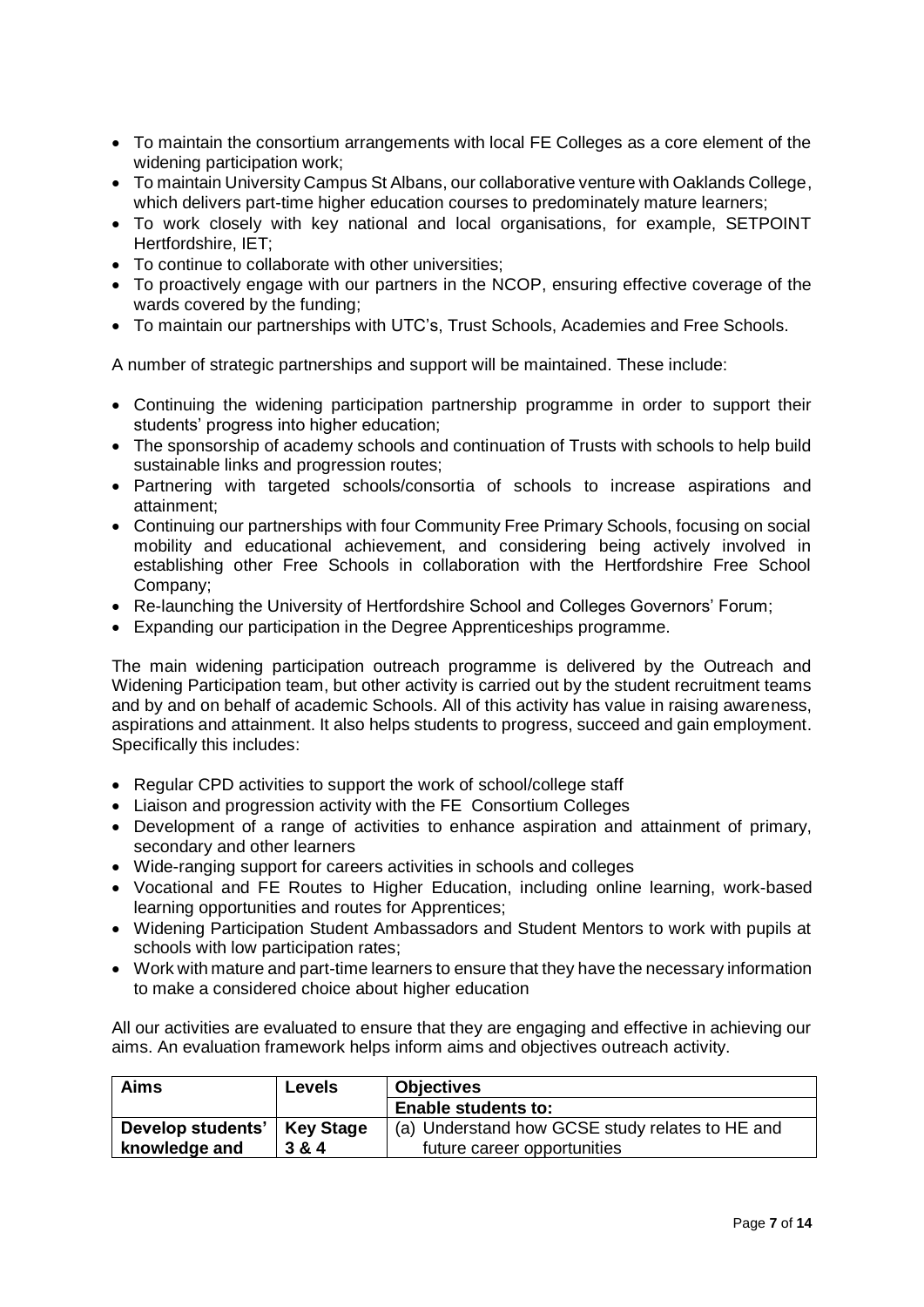| awareness of the    |                  | (b) Explore academic, social, economic and personal        |
|---------------------|------------------|------------------------------------------------------------|
|                     |                  |                                                            |
| benefits of higher  |                  | benefits of progressing to HE                              |
| education and       | Post-16          | Investigate course options, employability and social       |
| graduate            |                  | opportunities at the University of Hertfordshire and       |
| employment          |                  | other universities                                         |
|                     | <b>Higher</b>    | Receive information about personal development and         |
|                     | <b>Education</b> | employability opportunities to help make the most of       |
|                     |                  | the University of Hertfordshire                            |
| Develop students'   | <b>Key Stage</b> | Explore differences between HEIs and study                 |
| capacity to         | 3 & 4            | opportunities within subject areas                         |
| navigate HE and     | Post-16          | Evaluate course, student finance and graduate              |
| graduate            |                  | employment opportunities and make informed choices         |
| employment          |                  | that align with personal interests                         |
| sectors and make    | <b>Higher</b>    | Access opportunities and identify provision that aligns    |
| informed choices    | <b>Education</b> | with personal interests and future aspirations             |
|                     |                  |                                                            |
| Develop students'   | <b>Key Stage</b> | Increase confidence in their capacity to progress onto     |
| confidence and      | 3 & 4            | <b>HE</b>                                                  |
| resilience to       | Post-16          | Anticipate challenges they will face in HE and make a      |
| negotiate the       |                  |                                                            |
|                     |                  | successful transition to university                        |
| challenge of        | <b>Higher</b>    | Maximise the benefits of university life and               |
| university life and | <b>Education</b> | successfully progress to graduate employment               |
| graduate            |                  |                                                            |
| progression         |                  |                                                            |
|                     |                  |                                                            |
| Develop students'   | <b>Key Stage</b> | Identify and develop study skills through educational      |
| study skills and    | 3 & 4            | projects or initiatives which encourage active learning    |
| capacity for        | Post-16          | Enhance academic skills through collaborative              |
| academic            |                  | projects or initiatives that develop capacity for critical |
| attainment and      |                  | thinking, independent research and self-directed           |
| successful          |                  | learning                                                   |
| graduate            | <b>Higher</b>    | Consolidate study skills and capacity for academic         |
| progression         | <b>Education</b> | and graduate success                                       |
|                     |                  |                                                            |
| Develop students'   | <b>Key Stage</b> | (a) Broaden understanding of subject knowledge and         |
| understanding by    | 3 & 4            | its wider applications                                     |
| contextualising     |                  | (b) Link GCSE subject knowledge to university subject      |
| subject             |                  | areas                                                      |
| knowledge           | <b>Post-16</b>   | (a) Situate existing knowledge within wider fields of      |
|                     |                  | knowledge and apply to other contexts                      |
|                     |                  | (b) Situate existing knowledge and interest within the     |
|                     |                  | context of university degree programmes and                |
|                     |                  | academic disciplines                                       |
|                     | <b>Higher</b>    | (a) Situate existing knowledge within wider fields of      |
|                     | <b>Education</b> | knowledge and apply to other contexts                      |
|                     |                  |                                                            |
|                     |                  |                                                            |
|                     |                  | (b) Situate existing knowledge and interest within the     |
|                     |                  | context of post-graduate study or employment<br>settings.  |

The University will continue to deliver a comprehensive year-round calendar of events, including residential summer schools, on-campus Student Shadowing and Pathfinder Days, attainment boosting Autumn and Spring schools and a suite of in-school talks and workshops.

In summary, the main aims of the Outreach programmes are to: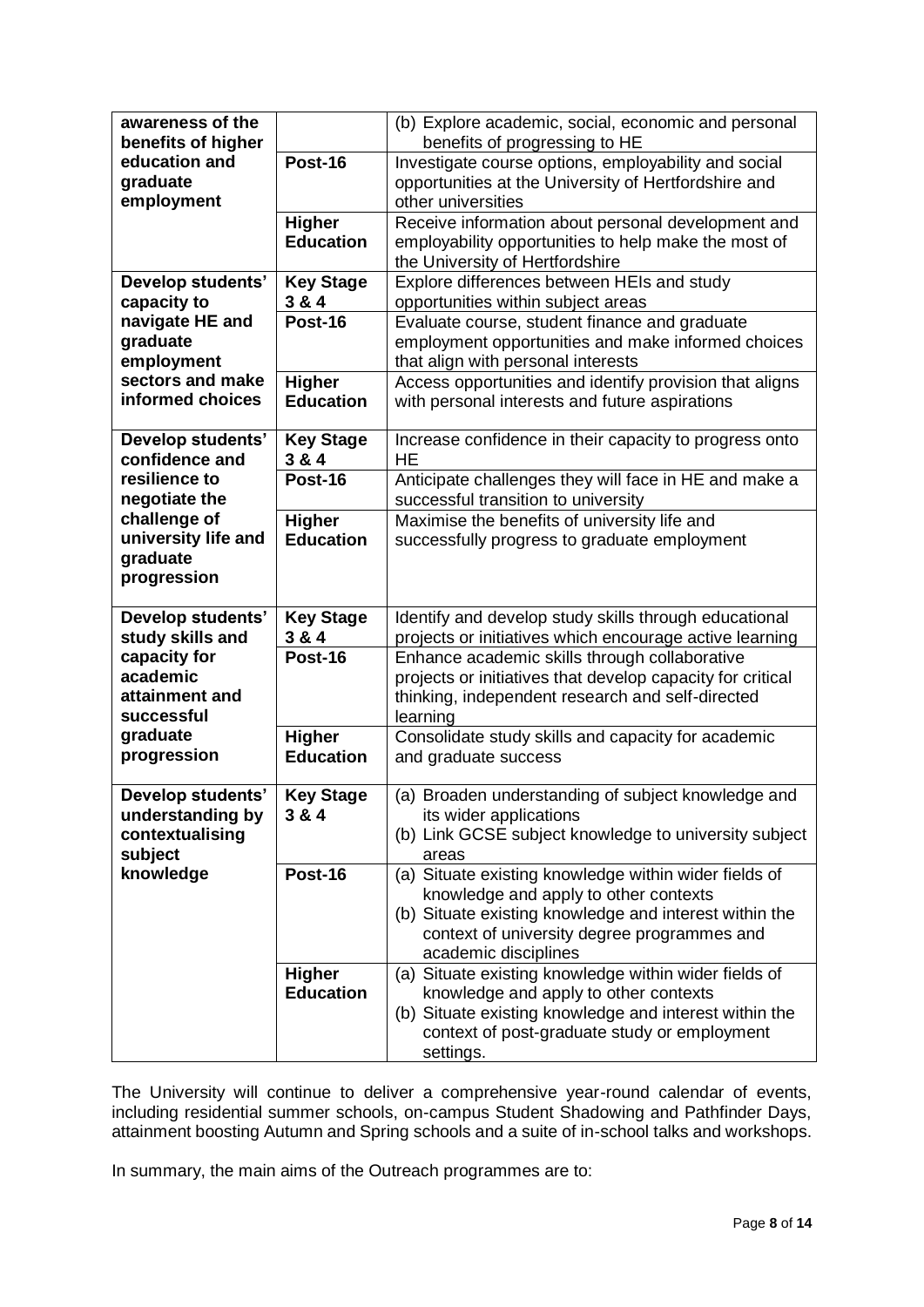- Encourage learners to continue their education to Sixth Form/ college/ university
- Raise awareness of Higher Education opportunities
- Help with making choices and planning a future
- Help learners to acquire and develop study skills in order to improve their application to their studies and raise attainment
- Develop greater self-esteem, motivation, confidence and application
- Help learners address behavioural problems and engage with education

All schemes are evaluated and an impact report provided to each school, to date this has shown in all cases, clear evidence of raised aspirations, raised levels of confidence and motivation to continue in education.

# **3.3) Success and progression**

# **3.3.i) Inclusive and Mainstream Approach**

The University has been successful in attracting students from a diverse range of backgrounds and, in keeping with our focus on taking a mainstream and inclusive approach we have been very successful in ensuring positive outcomes for all. Analysis of the latest HESA performance indicator data shows that the University continues to perform strongly in the area of noncontinuation following the year of entry for young full-time first-degree entrants (5.3% against a benchmark of 7.7%) and for mature full-time first degree entrants (8.8% against a benchmark of 10.8%) and we will aim to maintain this. Our employability outcomes are also excellent. We have achieved an increase in the percentage of full-time UK domiciled first degree leavers progressing to employment or further study from 93.2% in 2012/13 to 96.2% in 2015/16. Analysis of our progression and awards data for students who declare a disability compared to those who do not shows no difference in attainment between these two groups. Our work in enhancing BME student attainment has produced a reduction in the gap between BME and white students by 8.6% from 27.3% in 2009/10 to 18.7% in 2014/15. We will continue to focus on all of these measures to ensure that we continue our excellent progress in reducing this gap.

While we have adopted an inclusive approach which meets the needs of a large proportion of our students, we also recognise that we can do more to ensure our practices are mainstream and embedded. We have therefore broadened our definition of widening participation and planned a number of approaches to enhance retention and success across all of our mainstream activity. We will ensure that all students have a clear sense of identity and engagement with their programme of study and support for their transition into the University through:

- A carefully planned and supportive induction period for both new and returning students;
- Focus on generic study skills, including Maths and Academic English support;
- Early feedback on work and provision of advice for academic success;
- Monitoring engagement and attendance as a tool to identify issues students may have that may affect their ability to succeed, including identifying students who may be at risk of dropping out/ failing.

The University will also focus on the following specific areas and invest in initiatives to support student success by:

- Providing a range of options for students to participate in higher education, including Degree Apprenticeships, Foundation Degrees, online courses and part-time courses specifically aimed at mature learners;
- Raising retention awareness among all staff;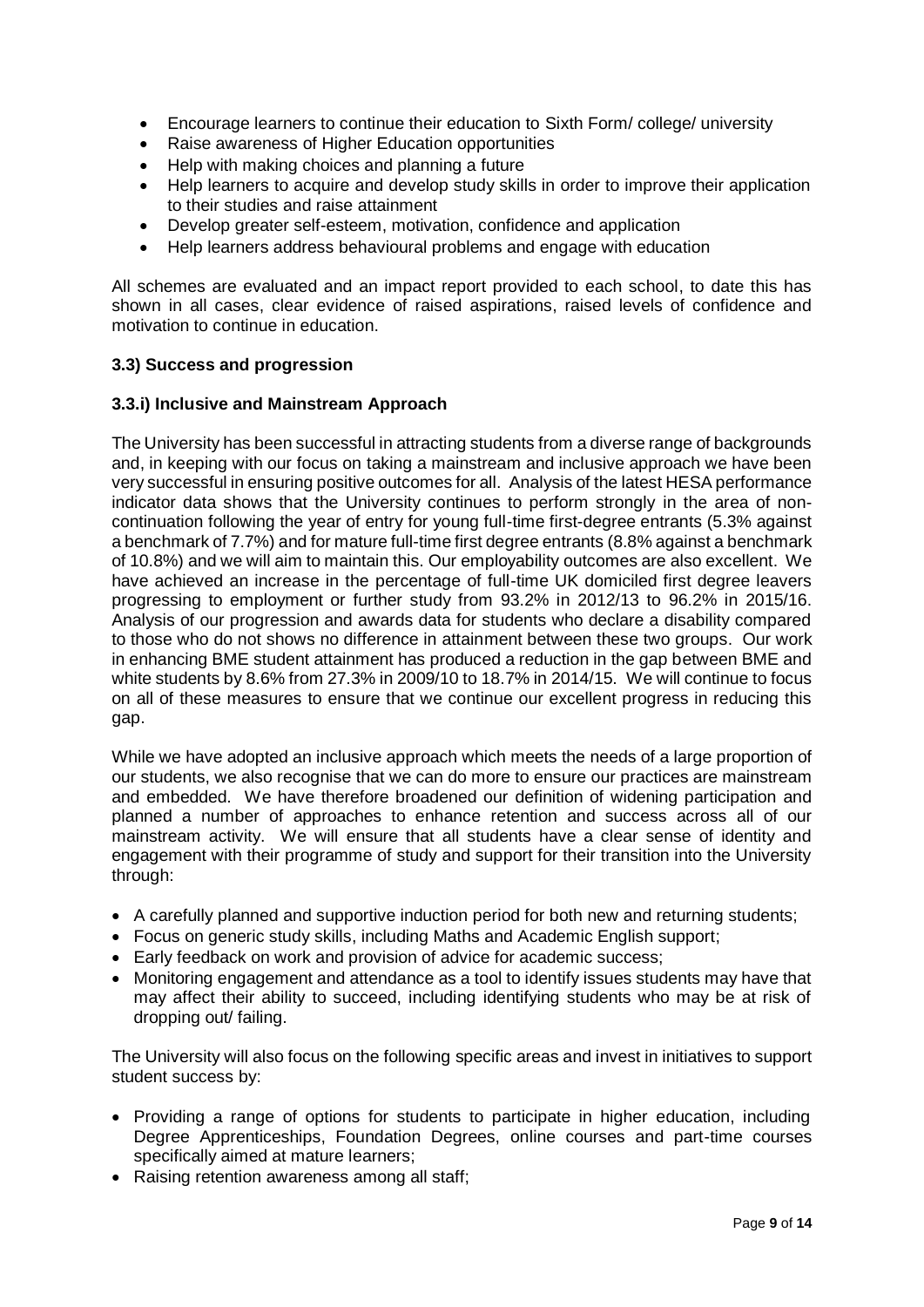- Promoting and sharing good practice within the University in relation to student retention;
- Supporting, monitoring and informing the retention, progression and achievement performance of the University, its Schools of study, programmes and subjects;
- Identifying and removing obstacles to retention, progression and achievement;
- Increasing the degree attainment of BME students:
- Working with the Student Union to address the needs of commuting and mature students through the continued development of a collegiate campus experience;
- Increasing access to and opportunities for students from a widening participation background to participate in accredited workplace learning and work placements;
- Implementing a revised and re-focused Inclusive Teaching Action Plan;
- Evaluating the impact of the student retention and progression activity.

The University has taken the strategic decision, recognising the significant impact this has on the learning, degree attainment and employability opportunities for students, to waive placement year tuition fees for those students spending their third year of a four year course studying abroad or working. There will be a fee charged to students choosing to study abroad during their second year.

The University will spend in the region of £3.9m on student success activities with £2.8m being OFFA countable.

# **3.3.ii) Targeted student support**

The University recognises the complexity associated with multiple dimensions of disadvantage and the subsequent impact this can have on differential outcomes. We also recognise that students from widening participation groups often require additional support to ensure retention, employability and success. We have therefore identified this area as an important element of our Access Agreement. Following the end of the National Scholarship Programme, the University introduced a new programme designed to increase our support for widening participation students before and during their time in higher education (Herts Success). In 2015/16, over 1,500 students were supported by Herts Success. Our programme evaluation reveals that there were high levels of success and retention across this targeted group of students. Key findings indicate:

- 21% decrease of the withdrawal rate amongst Year 1 targeted students progressing to Year 2 between 2013/14 (13.85%) and 2015/16 (11%).
- $\bullet$  67% of outgoing targeted students achieving a 1<sup>st</sup> or 2:1 degree.
- 97% of targeted graduates employed or in further study, including 71% in graduate level jobs.

We will continue building on those elements of our existing programme that we identify as most effective and re-focus and integrate these with other mainstream activities to provide more students (e.g. mature and commuting students) with the opportunity to participate and succeed.

#### **3.4) Looked after children and care leavers**

The University is committed to providing support for looked after children as they make decisions about higher education, and for care leavers once they have arrived at the University.

We have a dedicated support officer who is the first port of call for care leavers when they arrive at the University. We liaise with their social workers and assist them in dealing with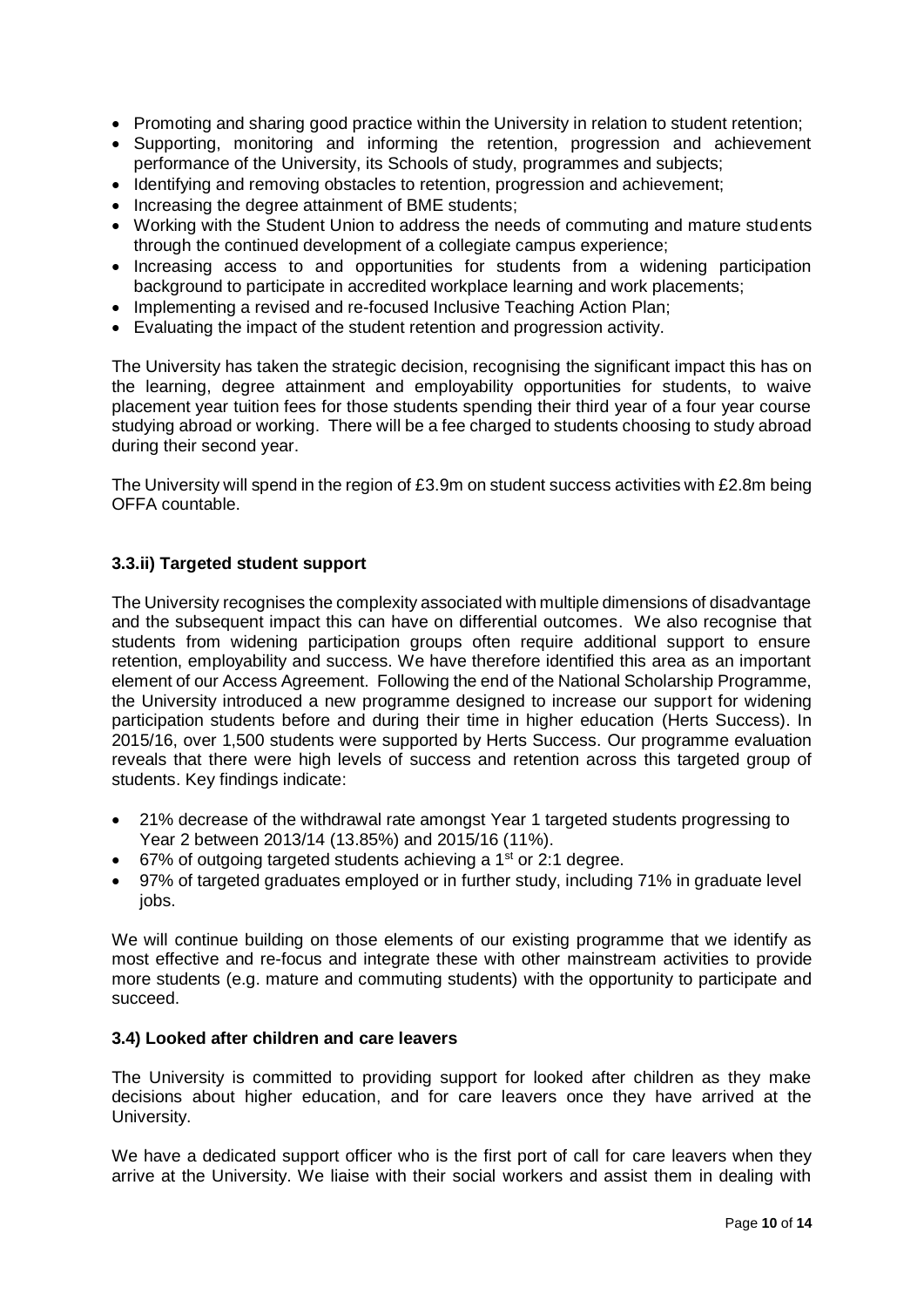issues such as finance, housing and wellbeing. Care leavers also receive a £1500 per year bursary. The University continues to evaluate the effectiveness of this financial support.

We will continue our Summer School for looked after children and our partnership with local schools and virtual schools to provide long-term outreach activities for children in care.

#### **4) Targets and milestones**

#### **4.1) Access**

- i. Maintain the percentage of young full-time undergraduate entrants from state schools or colleges at 97.8%
- ii. Improve the percentage of young, full-time undergraduate entrants from low-participation neighbourhoods (POLAR3 method) to 8.2%.
- iii. Maintain the number of declared care leavers studying at the University at 24
- iv. Establish a baseline for the higher education progression gap between identified WP student groups and the Hertfordshire cohort as a whole
- v. Maintain collaborative outreach activities for potential students at 5
- vi. Maintain interactions with potential students and their families at 5,400
- vii. Maintain percentage of male attendees at outreach events on campus at 48%
- viii. Maintain the number of residential summer schools for young people at 3
- ix. Continue to sponsor UTCs and Free Schools. Work to support other schools through Trust Agreements.
- x. In order to boost attainment in secondary schools, we will draw on University disciplinary expertise to support the subject knowledge development of secondary teachers in partnership schools.
- xi. Maintain the number of secondary school pupils engaged in buddying/mentoring schemes at 130

#### **4.2) Student Success**

- xii. Narrow the gap between graduate employment levels of widening participation students engaged in the Herts Success programme and the whole university cohort to 4%
- xiii. Narrow the gap in attainment of a good degree between BME and white students to 15%
- xiv. Maintain non-continuation rates in the year following entry of young full-time first degree entrants not in higher education at 5.1%.
- xv. Maintain non-continuation rates in the year following entry of mature full-time first degree entrants not in higher education at 9.7%.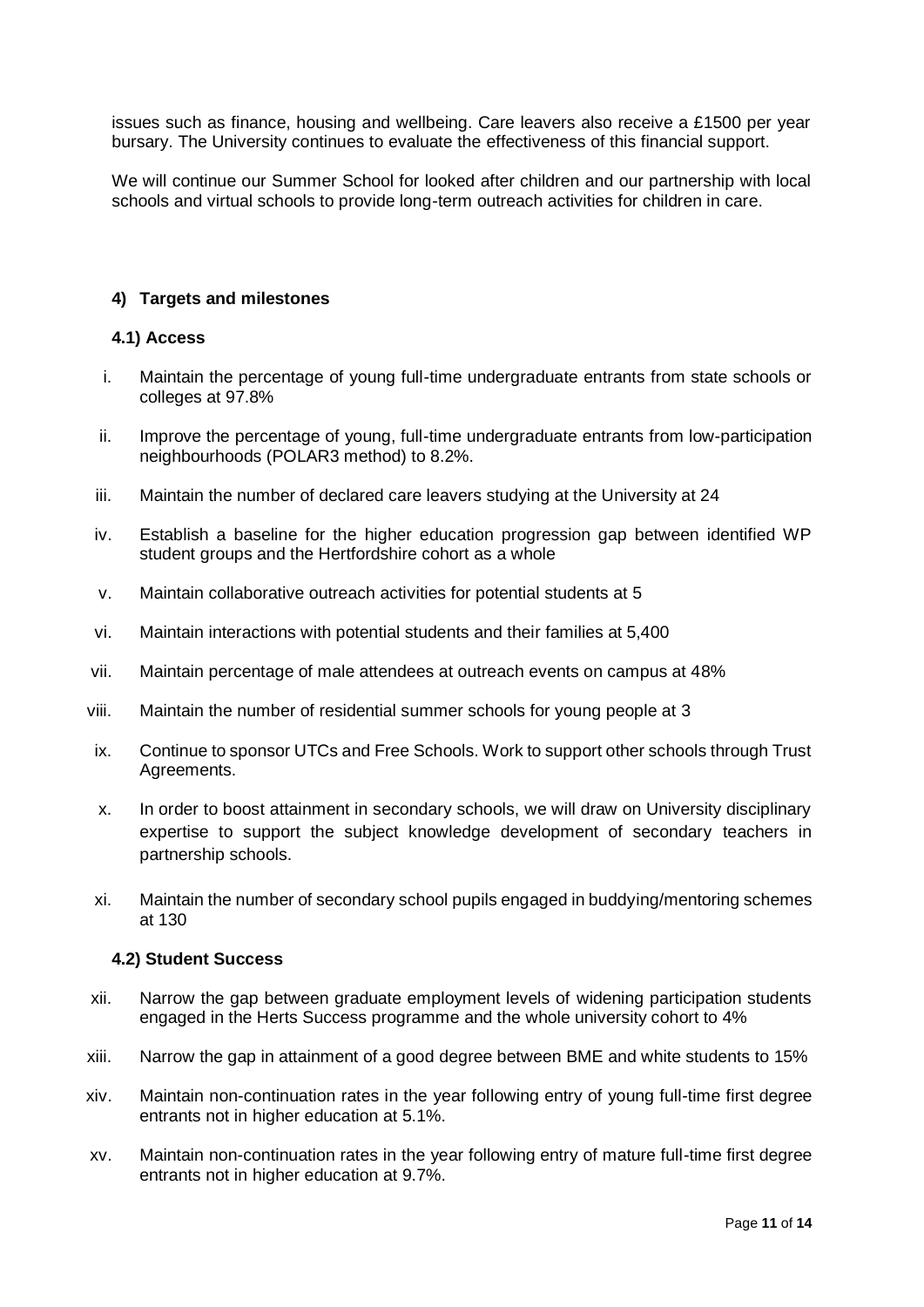- xvi. Establish a benchmark for non-continuation rates of white, socially disadvantaged male students.
- xvii. Establish a benchmark for the number of widening participation students engaged in online programmes and higher/degree apprenticeships
- xviii. Maintain employment rates of full-time, first degree graduates who say they are working or studying (or both) as a percentage of all those who are working or studying or seeking work at 93.2%.

# **5) Monitoring and evaluation arrangements**

Monitoring and evaluating the impact of our actions is at the heart of the University's new widening participation strategy. `Disadvantage' is complex and the effect it has on individuals is similarly complex. Key to understanding this is the need for an improved understanding of how information may be gathered and legitimately shared across the University. We will continue to increase our use of internal and external data to inform the development and delivery of activities. Monitoring and evaluation will be a key function of the central Widening Participation team. Data will be reviewed and monitored by senior leadership when setting strategic priorities and evaluating progress. Responsibility for monitoring and evaluation of the Access Agreement now falls under the Pro-Vice Chancellor for Education and Student Experience, reporting to Academic Board, the Student Educational Experience Committee (SEEC) and the appropriate sub-committees.

The University will:

- Monitor expenditure to ensure that it is spent effectively to maximise reach and impact.
- Enhance programme-level monitoring with the provision of tools to allow more sophisticated analysis of student data.
- Systematically evaluate outreach activities and student success and progression work across the University to ensure effective reach and impact on target widening participation communities.
- Increase the use made of published and internal student data, including value added data, expanding the work of the Student Performance Monitoring Group (SPMG).
- Subscribe to the Higher Education Access Tracker (HEAT) service to track engagement in outreach activities and build longitudinal evidence of student achievement.
- Monitor the impact of the new bursary payment for first year, low-income students who live in POLAR3 quintiles 1 and 2; along with the ongoing care leavers' bursary and the University's Hardship Fund.

#### **6) Equality and diversity**

The University of Hertfordshire has a diverse student population that is reflective of our continuing commitment to equality of opportunity and equality of outcomes. Our over-arching Equality and Diversity Policy articulates a renewed vision for advancing equality and valuing diversity which supports the achievement of the University's Strategic Plan. The Equality and Diversity Policy (UPR EQ03, updated 4th April 2012) can be accessed on the University's website at the following location: http://sitem.herts.ac.uk/secreg/upr/EQ03.htm

The University is committed to delivering inclusive practice, for example in our delivery of teaching and assessment. This enhances inclusive and accessible practice for all students. In addition to this we have mechanisms in place to regularly monitor the performance of our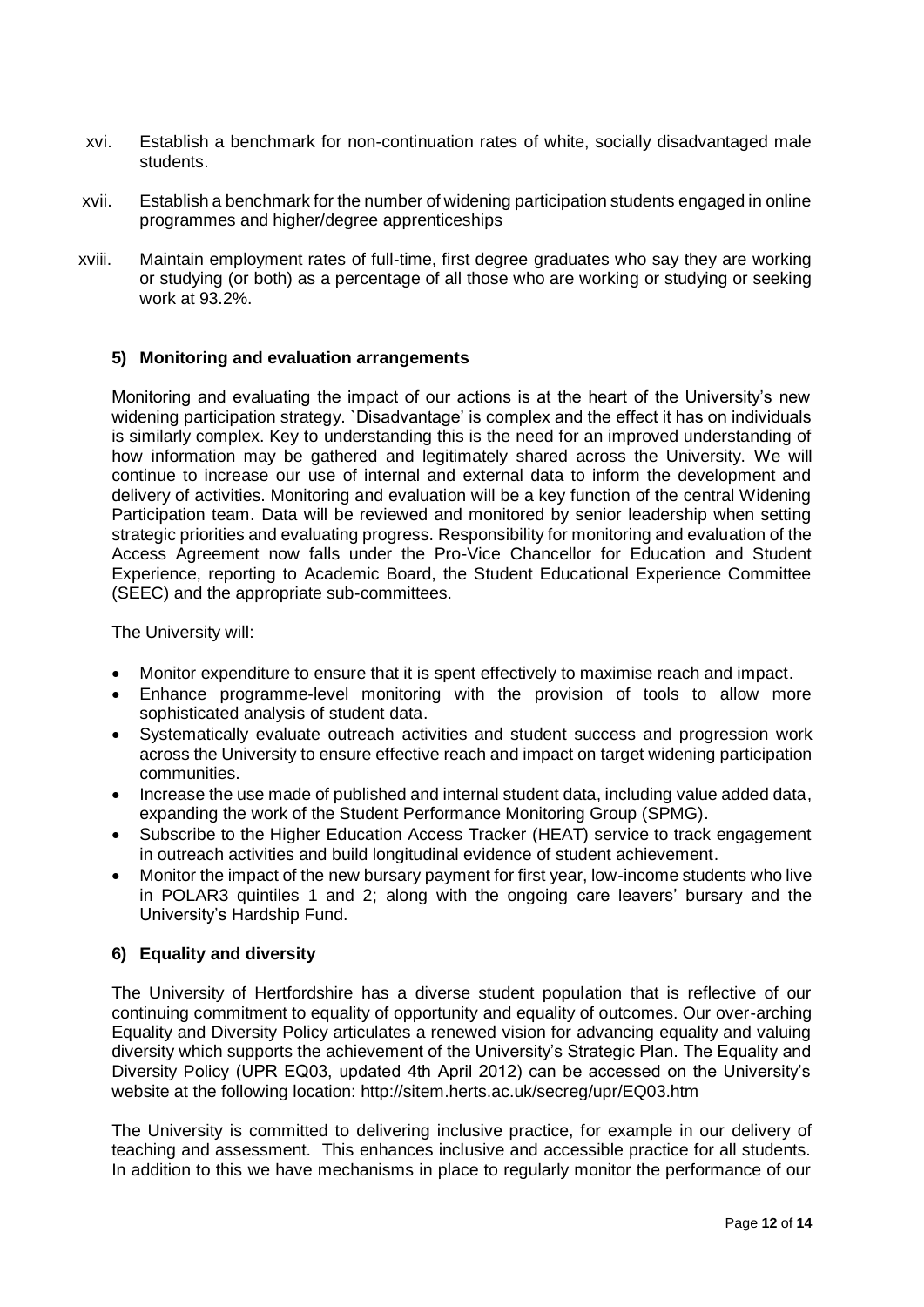student body across a range of protected characteristics throughout the student journey, e.g. from admission to attainment.

The policy statement set out in this document summarises how the University will realise this vision, and ensure compliance with the Equality Act 2010 and other relevant legislation. The University is committed to producing Equality Impact Assessments for the areas covered by this Access Agreement, supported by the University's Equality Office.

Much of the work set out in this Access Agreement will positively impact on the equality and diversity of the University of Hertfordshire; particular examples of this are our commitment to reducing the attainment gap between BME and white students and our ongoing support of Looked After Children/Care Leavers.

Key equality achievements in recent years include achieving institutional Bronze Athena SWAN award and five Bronze departmental awards. The University is also one of only nine UK institutions to hold a Bronze award in the Race Equality Charter. Both of these charter marks are helping the University to maintain a high level of awareness of gender and race equality, as well as to consider the intersections of other protected characteristics with race and gender that may affect student outcomes. These activities have further enhanced engagement across staff, students and other stakeholders about the work the University is undertaking. This work has included staff and student recruitment, staff development and progression, as well as student pipeline to postgraduate study and student attainment.

The University has in place institutional action plans relating to Athena SWAN and the Race Equality Charter, and is actively implementing these across the institution to address areas that require change or improvement.

#### **6.1) Attainment for students from ethnic minority backgrounds**

The University has a longstanding public commitment to reduce the attainment gap between BME and white students, and this commitment has been reflected in our Equality Objectives 2016-2020. Our work on the BME Student Success project has identified that there is no single cause for the awarding gap. We are using data to inform us of awarding levels across different ethnic groups, and this has consistently shown that black students continue to receive 'good degree' awards at a lower rate than any other ethnic group, and this was evidenced within our Race Equality Charter bronze [submission.](http://www.herts.ac.uk/about-us/equality-and-diversity/race-equality-charter-mark) As a result, we have set the challenging target of further reducing the awarding gap between white and black students receiving a 'good degree' by 10 percentage points by 2020. This will focus our attention on the reasons behind the awarding gap for this particular cohort of students and begin to identify and implement strategies to reduce the gap. Our focus here will benefit all groups of students in future. The University has recently been successful in a recent HEFCE Catalyst bid in collaboration with other institutions to continue our work to address the attainment gap, and we are confident this will facilitate further development with our learning and teaching strategies.

#### **6.2) Disability**

The University monitors recruitment, achievement and progression by disability on an annual basis and is proud to report that statistics remain positive showing that there is no significant difference in the way disabled students at the University perform academically or in their progression when compared to non-disabled students. There is also no evidence of underrecruitment of disabled students. This data will continue to be reviewed regularly and methods of collecting data on disability disclosed post registration will be reviewed for reporting purposes.